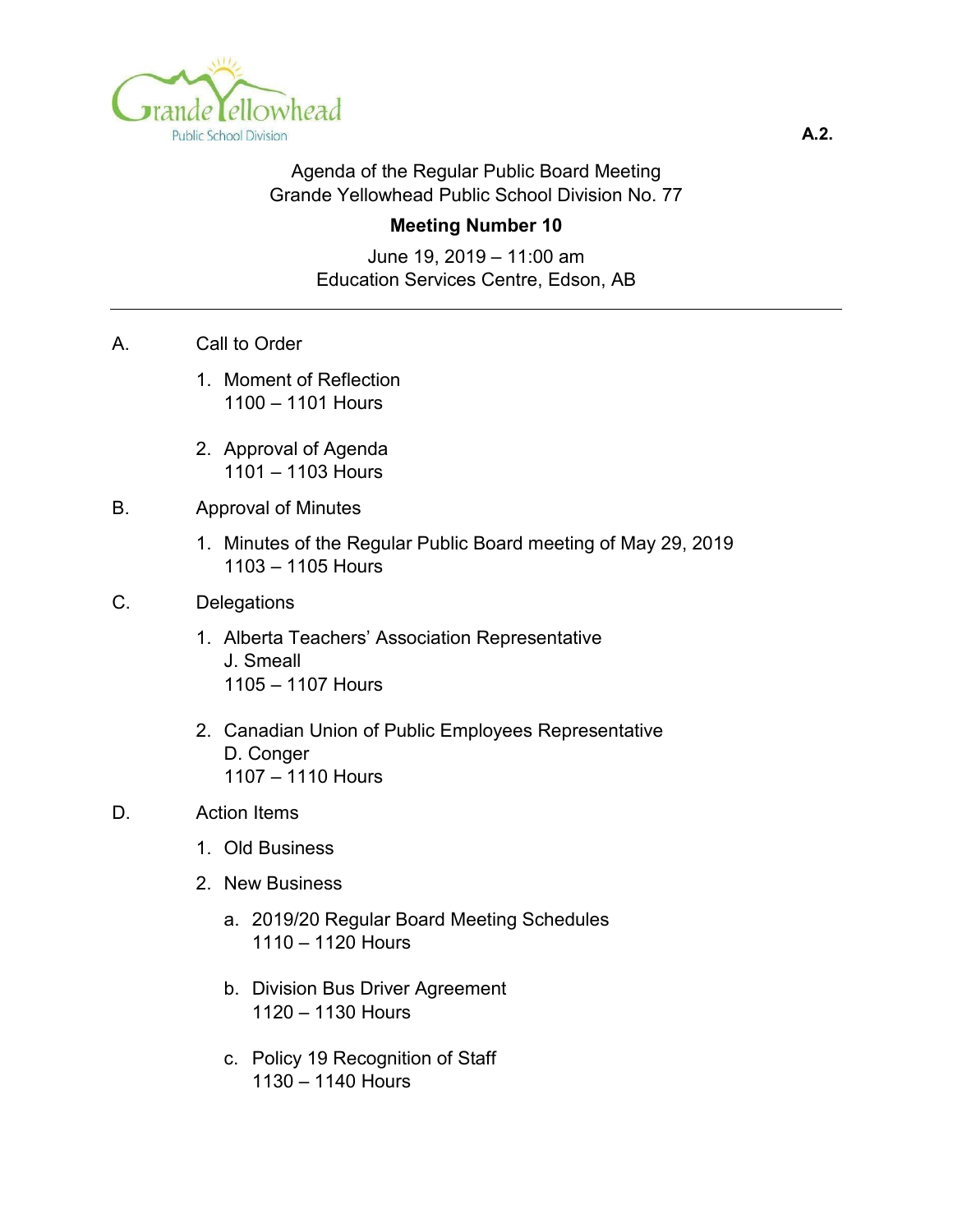- d. Policy 17 Transportation Services 1140 – 1150 Hours
- e. 2019/20 School Year Budget Report 1150 – 1200 Hours
- f. Auditor Selection 1100 – 1110 Hours
- g. Hinton Learning Services Centre Building 1110 – 1120 Hours
- h. 2019/20 Communications Plan 1120 – 1130 Hours
- E. Public Question Period
- F. Trustee Committee/Conference Reports 1130 – 1150 Hours
	- 1. Trustee Fowler
		- a. PSBAA Spring General Meeting
		- b. Rural Caucus
		- c. ASBA Spring General Meeting
		- d. Grande Cache School Visits
		- e. Jasper School Visits
	- 2. Trustee Caputo
		- a. Tad Milmine Presentation "Bullying Ends Here" Harry Collinge High **School**
		- b. PSBAA Spring General Meeting
		- c. Rural Caucus
		- d. ASBA Spring General Meeting
		- e. Madagascar Play Mountain View School
		- f. School Visits Grande Cache and Jasper
		- g. Band Concerts Harry Collinge
		- h. Animal Research Project Grade 4 class Ecole Mountain View **School**
	- 3. Trustee Karpluk
		- a. PSBA Spring General Meeting
		- b. Rural Caucus Meeting
		- c. ASBA Spring General Meeting
		- d. Elementary School Council
		- e. Grande Cache School Visits
		- f. Jasper School Visits
		- g. Jasper Immigration Coalition Meeting
		- h. Audit Interviews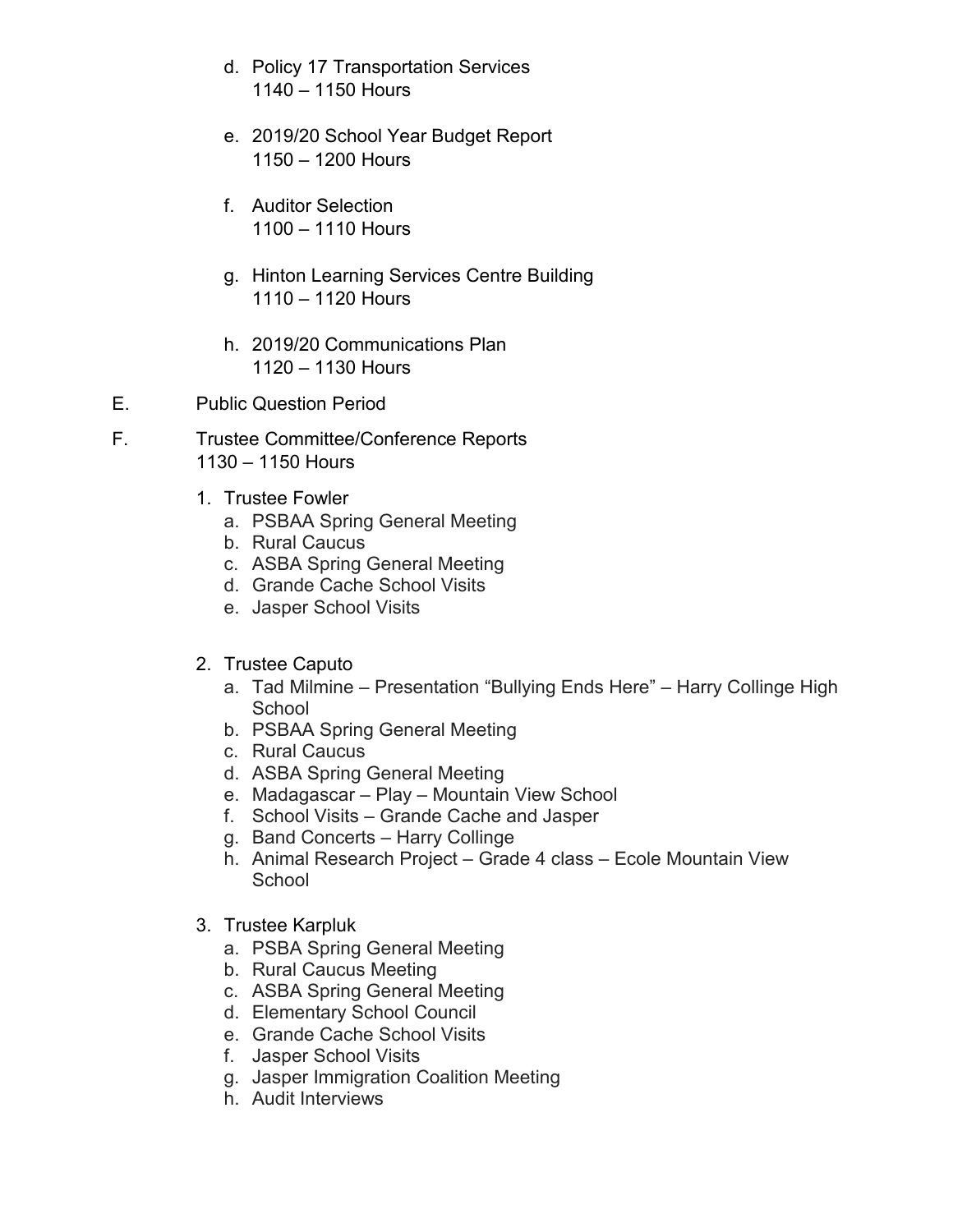- 4. Trustee Zaporosky
	- a. PSBA SGM
	- b. ASBA SGM
	- c. TLC Edson Grad
	- d. Trickster Theatre
	- e. GC and Jasper School Walk Through
	- f. Pancake Breakfast
	- g. Audit Committee

# 5. Trustee Fate

- a. PSBAA Spring General Meeting
- b. Rural Caucus
- c. ASBA Spring General Meeting
- d. Grande Cache School Visits
- e. Jasper School Visits
- f. Sheldon Coates BBQ

# 6. Trustee Aust

- a. Rural Caucus
- b. ASBA Spring General Meeting
- c. Grande Cache School Visits
- d. Jasper School Visits
- e. Chamber of Commerce Golf Tournament
- 7. Chair Rosadiuk
	- a. PSBAA Spring General Meeting
	- b. Rural Caucus
	- c. ASBA Spring General Meeting
	- d. Grande Cache School Visits
	- e. Jasper School Visits

# G. Monitoring Reports

- 1. Third Quarter Financial Update 1150 – 1200 Hours
- 2. Instructional Minutes 1200 – 1210 Hours

# H. Superintendent's Reports

- 1. Superintendent's Update 1210 – 1220 Hours
- I. Public Question Period
- J. Future Business
	- 1. Meeting Dates
	- 2. Notice of Motion
	- 3. Topics for Future Agendas